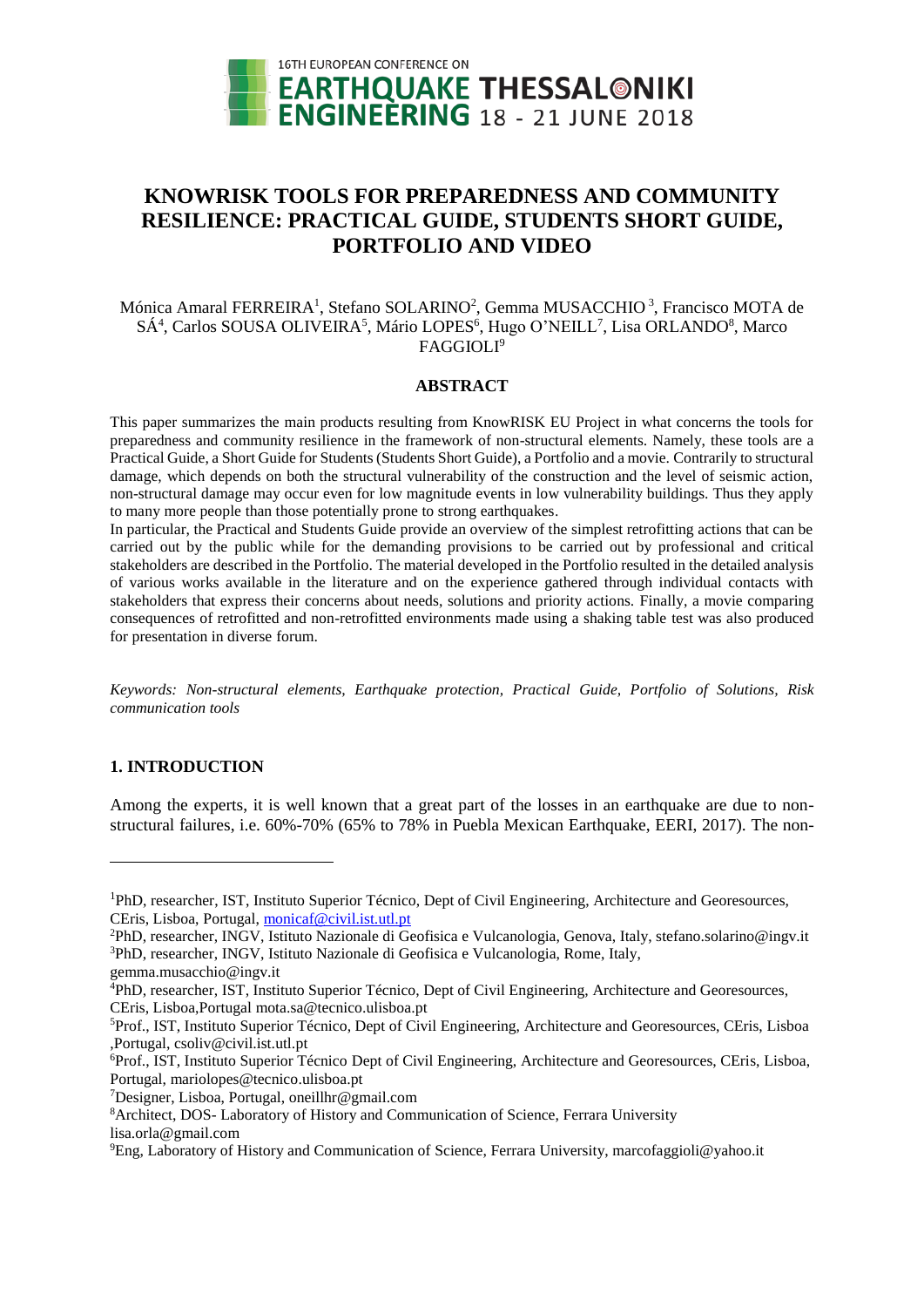structural elements of a building include every part of the building and all its contents with the exception of the structure. In other words, everything except the columns, floors and roof slabs, beams, etc. Common non-structural elements are divided in three main categories: i) building contents (office equipment; computers; inventory stored on shelves; file cabinets, furnishings; lights; etc.); ii) architectural components (ceilings; windows; veneers, chimney  $(< 6 \text{ m})$ ) and iii) mechanical, electrical and plumbing (MEP) elements (heating, ventilating, and air conditioning equipment; electrical equipment) (FEMA, 2005 and 2012).

On the contrary to structural damage, which depends on both the structural vulnerability of the construction and the level of seismic action, non-structural damage may occur even for low magnitude events in low vulnerability buildings. Thus they apply to many more people than those potentially prone to strong earthquakes. Taking into account these losses, the act to implement effective measures to reduce the non-structural hazards becomes crucial to ensure safety even in low seismic hazardous areas. Unfortunately, the public is not adequately informed about this kind of damage and especially ignore that most of the non-structural failures can be avoided adopting simple safety measures. These range from non-costly actions like moving or anchoring the furniture, which may avoid the blockage of the "way out" in case of an earthquake, to "Do It Yourself" (DIY thereinafter) fixing up, to more expensive resorting by professionals.

One of the objectives of The European project KnowRISK (Know your city, Reduce seISmic risK through non-structural components) is to fill this gap of knowledge and foster, in the citizens of the three countries involved in the project (Portugal, Italy and Iceland), actions to decrease the non-structural losses.

In particular, the KnowRISK project aims not only at letting people recognize non-structural elements and understand their vulnerability but especially urging the public and stakeholders to undertake measures to avoid non-structural damage. To achieve this target, among many others activities, some outcomes have been programmed. They are meant to be delivered to the public in order to enlarge the audience beyond the people directly involved in the educative initiatives. This means that, conversely to other projects with a similar scope, the KnowRISK deliverables could be used as standalone tools by the public that is without any further assistance from the research community.

Namely, these tools are a Practical Guide, a Short Guide for Students (Students Short Guide), a Portfolio and a movie. Tools produced are available on the project website [www.knowriskproject.com.](http://www.knowriskproject.com/) In particular, the Practical and Students Guide provide an overview of the simplest retrofitting actions that can be carried out by the public while for the demanding provisions to be carried out by professional are described in the Portfolio. Finally, a movie comparing consequences of retrofitted and non-retrofitted environments made using a shaking table is also distributed.

In more detail, the Practical Guide (O'Neill et al., 2017) has been designed to inform householders about likely dangers in their homes and foster their preparedness by describing simple and inexpensive to onerous actions to increase safety; most of these solutions have been tested in "ad hoc" experiments on a shaking table by comparing the results of two sessions, one without and one with precautions. The tests have been filmed and the movie is made available to the public with the aim to show how rewarding is to adopt proper measures to avoid non-structural damage.

While the Practical Guide is a sort of how-to instruction manual, the Students Guide is more a reminder to students to watch around in their classroom in search for potential vulnerable items. The suggestions on how to render classrooms and school laboratories more secure are limited to general rules, the application of which depend more on school stakeholders. Finally, the Portfolio is a technical document for professionals to extensively and quantitatively describe most of the retrofitting actions listed in the Practical Guide, from those that are economically feasible and easy to implement, to the more complex solutions related with architectural or electrical/mechanical components, the application of which is not recommended to non-experts. The three deliverables are meant to supply solutions to a wide audience, with only a little overlapping among them.

These tools are the results of a thorough review carried out within the project to find the most effective way to forward the main message, that is seismic risk can be decreased by adopting adequate measures. Many documents addressing the topic of non-structural elements in its form of communication were consulted, such as Petal (2003), Earthquake Commission (2012), FEMA (2012) and FLASH (2017). The main message consists in four steps: get aware of the seismic hazard of your country and your place, estimate your risk due to non-structural failures in your environment (home or school), act and retrofit.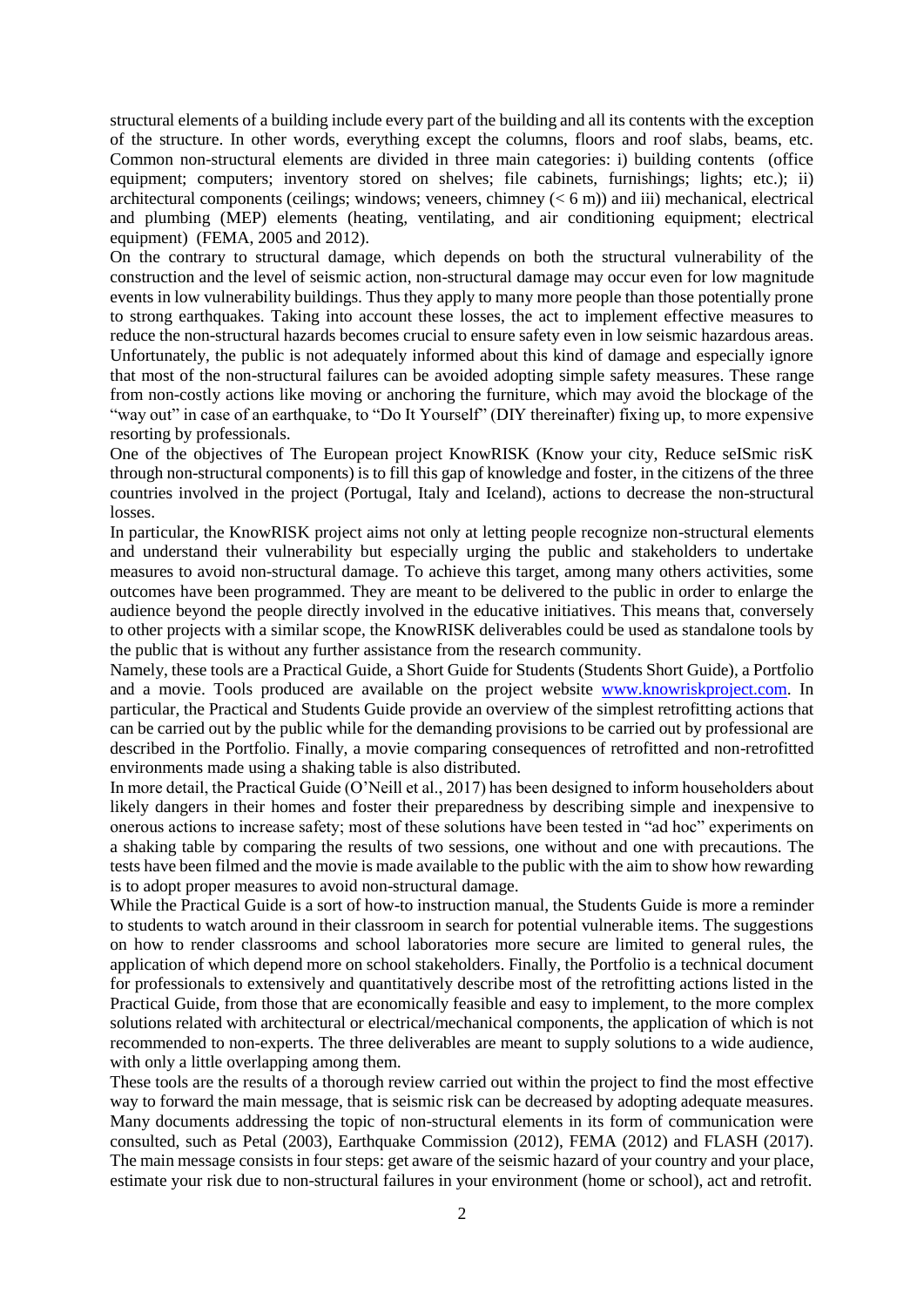In this paper we describe the KnowRISK tools under the light of a critical analysis of their pros and cons. We also discuss on the effectiveness of these initiatives. Finally, since the tools are designed to take into account the cultural peculiarities of the three countries involved in the project, we also discuss on how they can be exported to other European countries.

# **2. KNOWRISK TOOLS FOR PREPAREDNESS AND COMMUNITY RESILIENCE**

# *2.1 Practical Guide*

The Practical Guide aims to assist homeowners to locate non-structural issues in their homes and possibly fix them. It is a foldable printed brochure (Figure 1), an always-at-hand guide that can be distributed in strategic communication actions to reach the widest audience. The display of the practical solutions occupies the central focus of the leaflet. It has to be adaptable to different degrees of motivation, from passive interest toward active engagement. For this purpose, a detailed description of the problems and solutions using symbols and images for various specifications unfolds in the length of a polyptych with 8 panels.

The solutions have been grouped into categories representing a path, in four steps, from passive interest toward active engagement, to reflect the varied range of motivations found in public audiences and face the challenges of the resistance from the most suspicious. Each category has an associated colour, ranging from danger to safety such as Red, Orange, Yellow and Green, representing the shift in urgency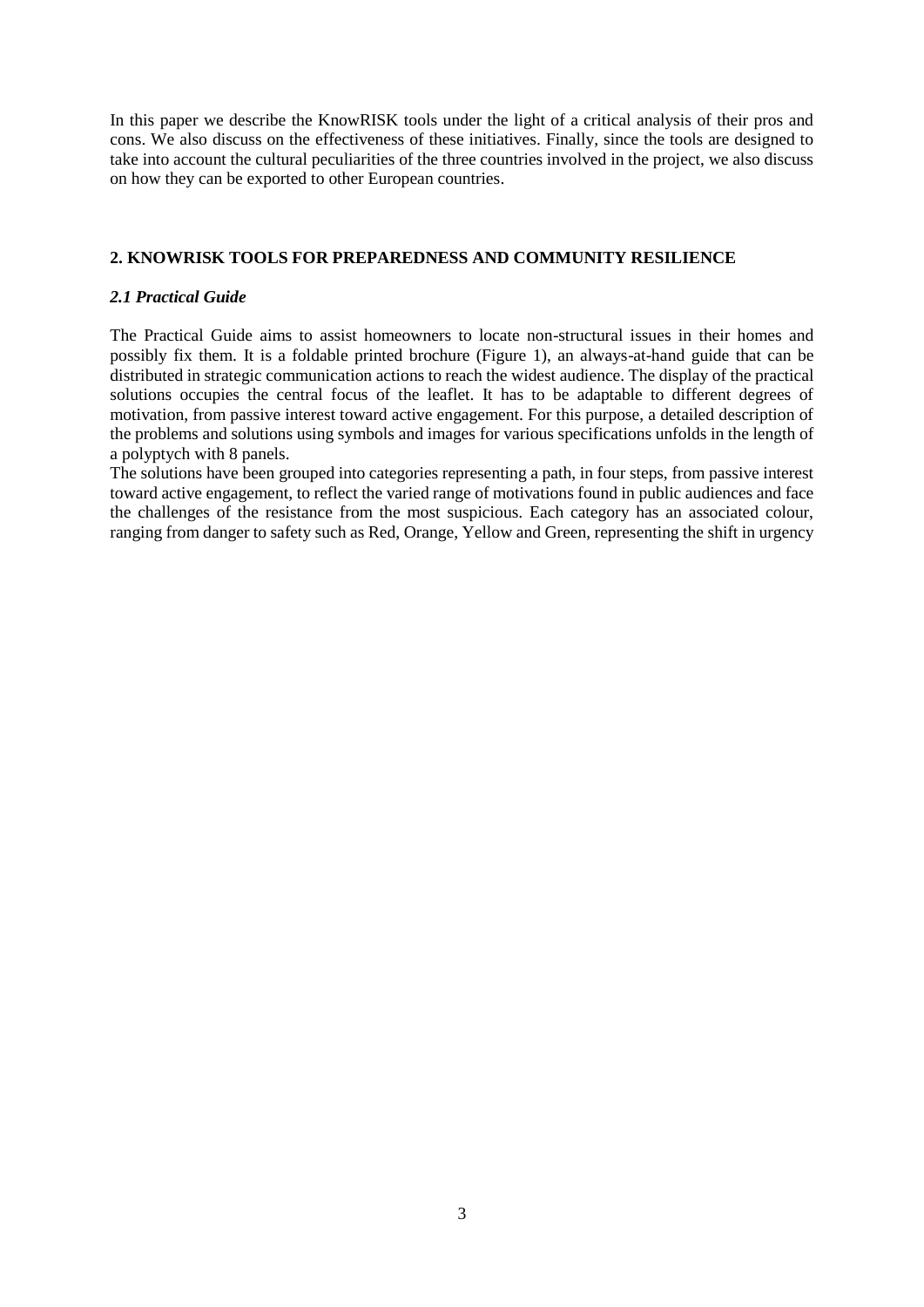



Figure 1: Practical Guide inner side page (top), outer side page (bottom). Available at https://knowriskproject.com/practical-guide/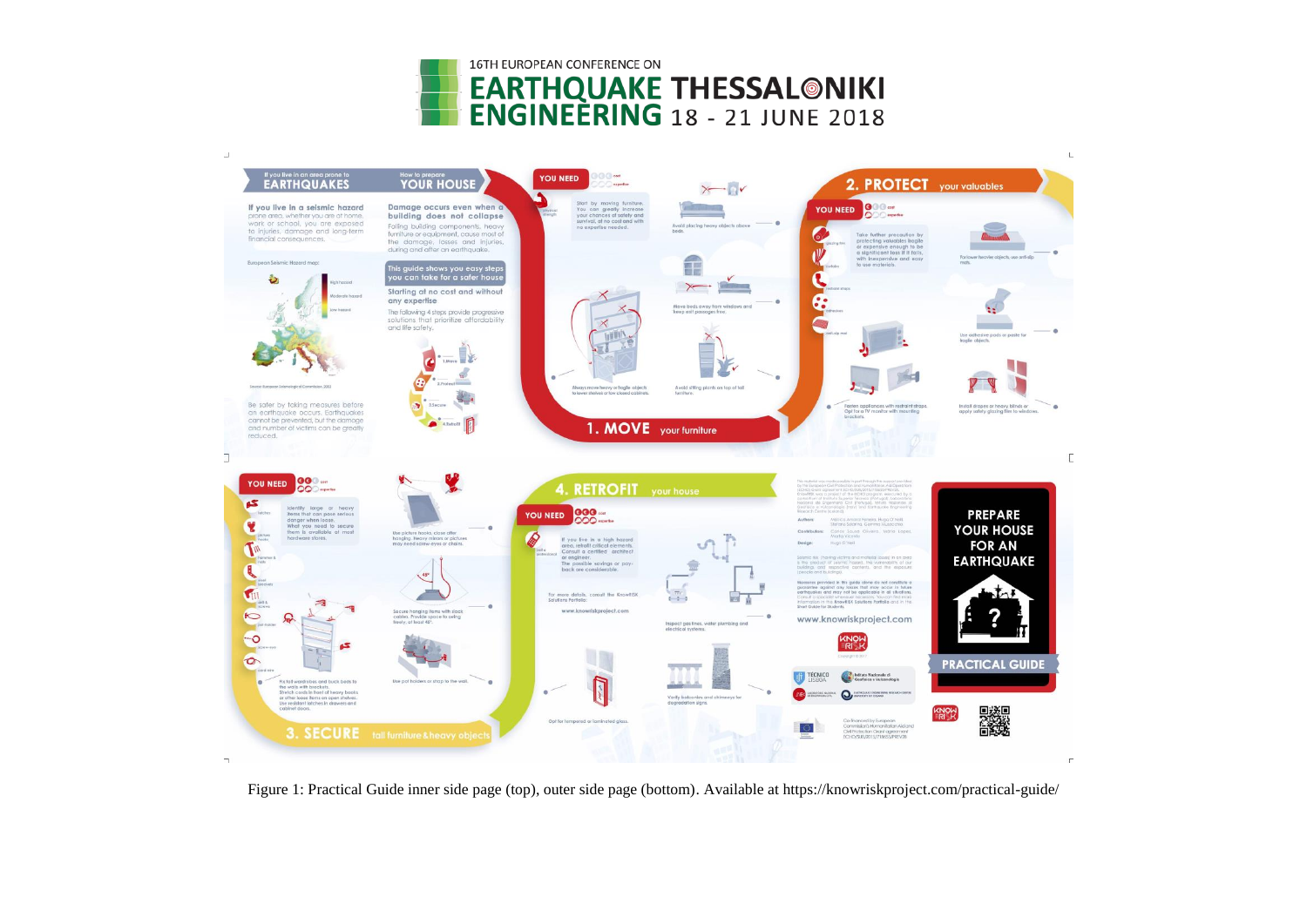

and risk. These are the colors often used for weather alarms and resemble those used in traffic lights; the public is already familiar with them and can intuitively estimate what level of safety has been reached. Thus, the Guide provides different levels of interventions to fix the potential non-structural dangers.

The basic stage of engagement of the public into preparedness is to suggest solutions that can be carried out by anyone at any time (red part of the polyptych). Some of the provisions do not even need hardware tools to be carried out. They consists in moving or rearrange furniture that may cause wounds or block the way out, and moving heavy or large items to the floor or low shelves. These are solutions that in fact can be executed by the residents, with minimal skills at almost no cost.

Then, in an ascending order of skill required and costs to be sustained, (orange and yellow areas of the guide), measures to fix, anchor, protect valuables and furniture are described. Icons intuitively show what kind of hardware is needed. They can be carried out by people with an average DIY skill level in fixing; most of the hardware needed is very easy to find and cheap. These suggestions are a collection of protective measures as results of the KnowRISK project or selected from guides and reports about earthquake safety, worldwide (Petal, 2003; Earthquake Commission, 2012). It also lists solutions conceived specifically taking into account the local culture and needs of each of the participating countries. Most of these solutions have been tested in the shaking table at LNEC - Laboratório Nacional de Engenharia Civil, in Lisbon. These tests have been filmed and made available to the public to give emphasis to the safety provisions.

Finally, for a complete safety especially in the areas where seismic hazard is high, more demanding retrofitting are also proposed (green area of the guide). They apply to electrical systems, gas lines, water plumbing and internal and external decorations. For these, seeking the help of a professional is recommended together with the reference to the Portfolio (described later in this paper), where more technical suggestions are collected and published.

The Guide is distributed to a varied and basically skeptical public, thus great care has been devoted to communication style since people act only if they had acquaintance with the potential dangers of their living place. In particular, the Practical Guide and the Students Short Guide make extensive use of visual content in order to reduce the text and capture the attention of the reader. To foster prevention, it is then necessary to provide basic information about the natural phenomenon and the associated hazard: some folds of the guide are devoted to education, information and additional support. In particular, the Initial front page has a cover image that quickly represents the concept – "discover, move, fix". The text is limited to a slogan. An introduction gives a general overview and explanation of the guide and risk assessment. A hazard map, designed specifically for the public, helps people. Finally, the Acknowledgement and a disclaimer section displays the logos of the institutions and the list of collaborators and sources, the address of the web page, the name of the authors. The disclaimer reminds that applying the measures illustrated within the guide may not be enough to gain absolute safety. Given the cultural differences of each country, that in turn reflect in different lifestyles and customs, the disclaimer is a necessary reminder.

# *2.2 Students Short Guide*

The second deliverable that we describe in this paper is the practical guide for the schools, namely a Students Short Guide (SSG). The main users of this tool are the students, however the suggestions contained in it aim at increasing, in a more general view, the safety in the households and school building, at least from the point of view of damage to non-structural elements. This is achieved through the education of the students as "observers" and the actions of both the students and the personnel working in the school through retrofitting operations at different levels. Sadly, it must be remarked that in some European countries school buildings are not completely safe; in some cases they are very old; they are often located in constructions built with a different intended use (buildings, monasteries, factories); in some cases the emergency facilities or those for the disabled have been added only when the laws make them mandatory; in some extreme cases, many of these buildings would not resist to a major earthquake. The SSG has a double task, being at the same time a reminder about the likely dangers and an interactive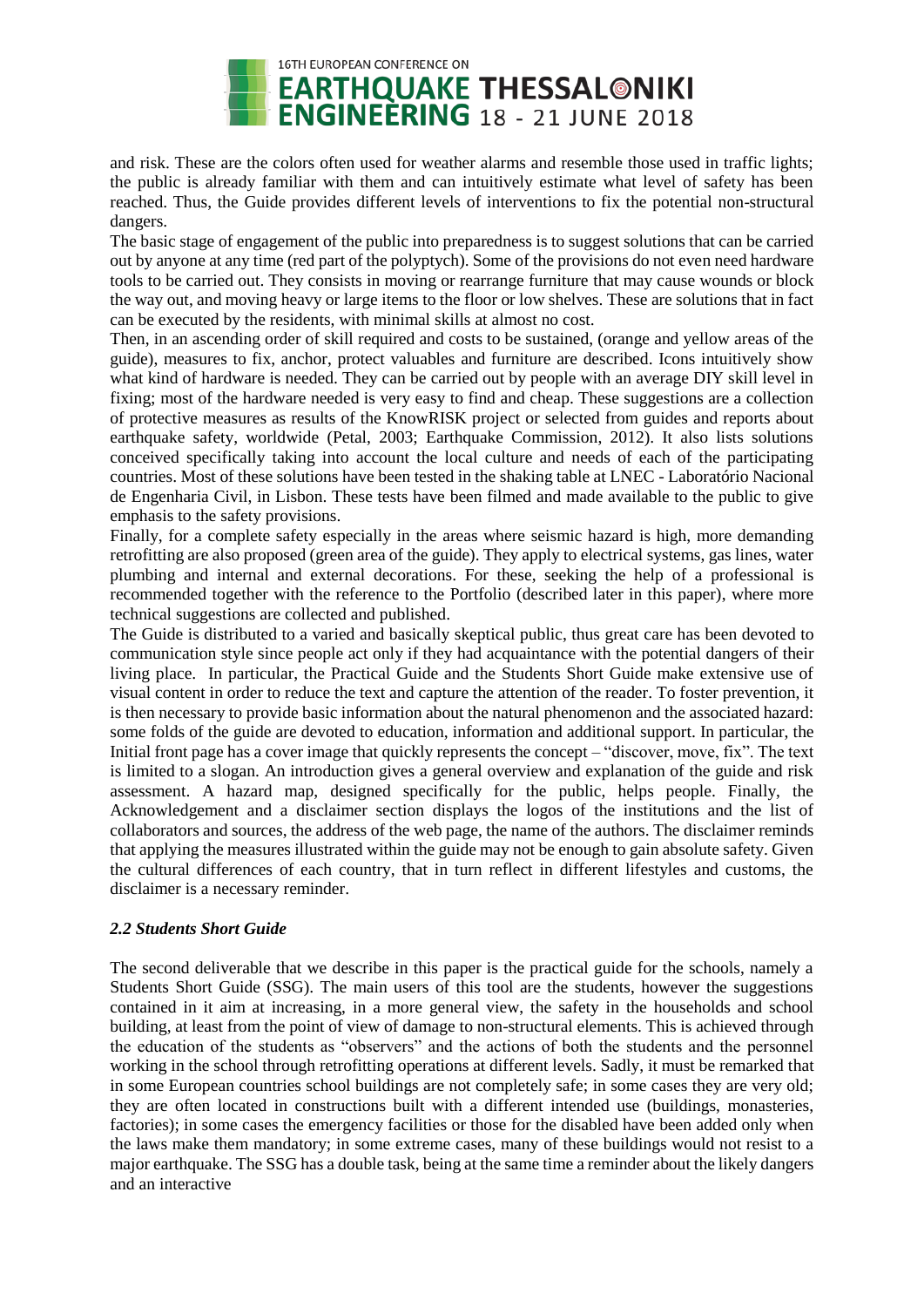



Figure 2: Students Short Guide: front page (left), rear page (right). Available at https://knowriskproject.com/students-short-guide/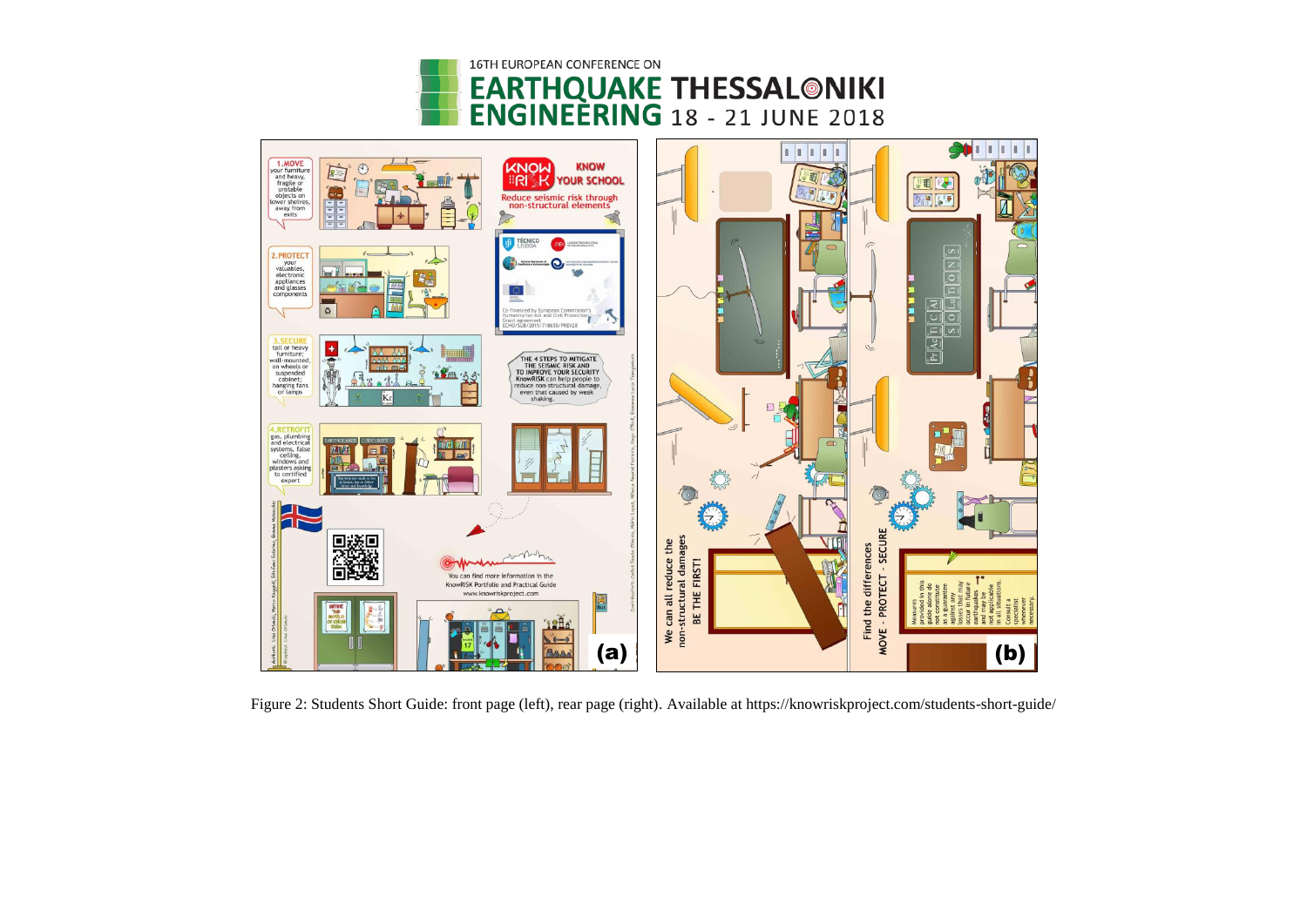

game where the students can raise their awareness on possible non-structural elements failures during earthquakes.

The guide is printed on an A4 sheet and it consists of two situations: one specific for the house and another for the school. The house SSG consists on a front page with some of the environments that can catch students' attention: a living room, a balcony, a bathroom, a kitchen and a garage. The non-structural vulnerabilities "in actions" (meaning while the shaking strikes) recall familiar situations in a students' household. The other side of the page shows a teenager bedroom in two different frames, before and after simple mitigation solutions to non-structural vulnerabilities have been applied.

The school SSG has printed on one side typical environments of a school (the office of the dean, the canteen, the chemistry lab, the library and the gym) and on the other side a classroom (Figure 2). For each room some likely situations of non-structural vulnerabilities are shown, while text boxes describe what can be done, in general terms, to reduce them. This part of the guide aims at informing about threats especially those people that have an active role (school masters, teachers, janitors) in the school. Most of the suggestions to increase safety, in fact, need actions to be carried out by adults. The classroom is shown in two frames: top frame displays severe non-structural component damages after an earthquake shaking when no actions has been undertaken to increase safety; the bottom frame displays a safe classroom, where simple and careful actions for prevention have been applied and shaking causes only slight damage. Students are supposed to compare the two drawings and spot what measures have been undertaken to render the classroom safe. To cite just a few examples, the cabinet has been fixed to the wall to prevent falling and to avoid to block the exit door and the heavy objects have been placed on the lower shelves to refrain from breakage and cause wounds to the students in the room. The students can then discuss their solutions with the teacher or a researcher, motivating their choices. The philosophy behind this guide and the related activity is similar to the "learn by doing" approach, where taking decisions or making actions help to better understand and remember rules and suggestions. Although in this case the students do not make real actions but they only seek how to proceed, however we are confident that this kind of approach develops a critical vision of the environments where the students study or live, that is where they spend most of their time. This Student Short Guide as well as the Practical Guide are available in English, Italian and Portuguese at the KnowRISK website (www.knowriskproject.com).

# *2.3 KnowRISK Portfolio of Solutions for the reduction of seismic risk through non-structural elements*

KnowRISK Portfolio of Solutions aims at to alert building owners and occupants, engineers, designers, architects and other parties to the need to prevent poor performance of non-structural elements in earthquakes. This will help architects and MEP (mechanical, electrical and plumbing) engineers know which are the MEP elements requiring seismic design and some form of limitation of uses.

KnowRISK Portfolio of Solutions is a comprehensive publication which identifies potential earthquake hazards associated with non-structural elements of various types of stakeholders, namely, residential buildings, workplaces or schools, and a few common problems existing in critical structures. It further provides detailed instructions (sketches of many simple, practical details for a range of common items) and guidelines for mitigating those hazards, considering the stakeholder group perspective.

This Portfolio is a highly selective list of non-structural elements, and all the technical solutions are the result of an extensive research and compilation of relevant safety standards performed by KnowRISK team, from multiple studies (FEMA 2005, 2012), Porter et al. (2014), guides, reports, periodicals, and other sources dealing with reduction of seismic risk through non-structural elements. The non-structural elements is nowadays a topic of great relevance and continuous upgrading, and solutions for solving problems are coming from many sources and many enterprises are putting a great effort on solutions with the new materials and new technologies.

Different stakeholder groups have intrinsic different motivations, influence or interest (e.g., investment risk, operational risks, and market risks) for decisions relative to catastrophic hazard mitigation. The KnowRISK Portfolio of Solutions chooses two groups of stakeholders: "Owners and Facility Managers" and "Homeowners".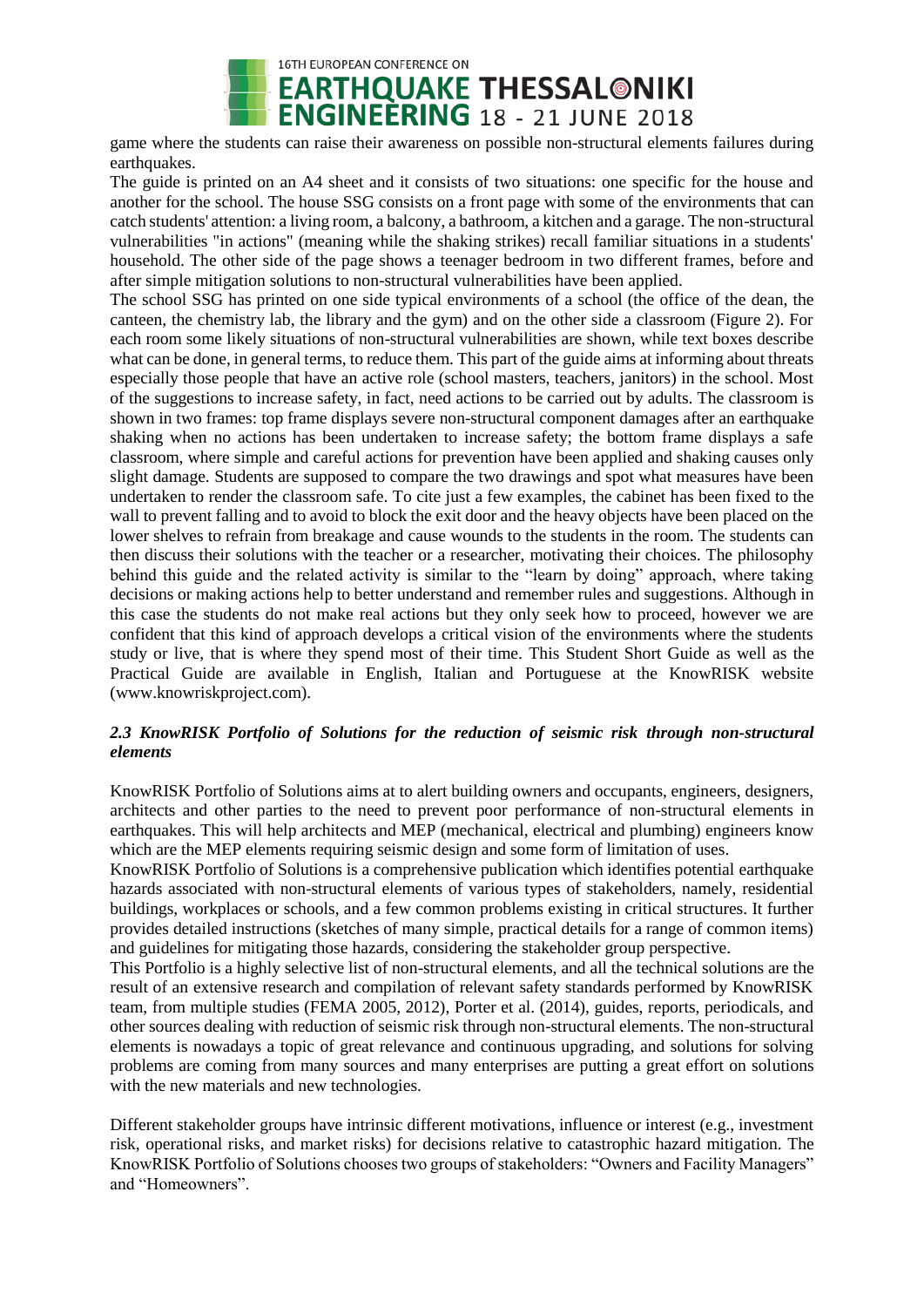"Owners and Facility Managers" have a vision of the non-structural risks, in the perspective of an activity of support and management of spaces, administrative buildings and of operational efficiency through their customer services and contact center operations. Customer expectations are high, and they are less tolerant or patient with companies for dealing with problems. So, it was important in our inperson interviews to evaluate the stakeholder expectations and to know what information each stakeholder needs, which helps determine the best way to convey information to each group.

A total of 15-20 stakeholders contributed to this study. After a dedicated meeting made with each stakeholder, they were asked to collaborate, examining a list of main non-structural elements (about 50 elements) (Mota de Sá, 2017), choose which elements are more critical to maintaining production continuity, or hazardous if damaged. Their feedback was very helpful to balance and refine our approach and it includes the completion of the initial list of elements and the characterization of priorities on individual interventions.

### *2.3.1. KnowRISK Portfolio essential information*

A successful user portfolio of solutions provides users with quick answers to the questions that they might have about a particular problem/solution. Users searching for information don't want to know about the latest and greatest features of a product. Users want to know how to complete tasks. Here you will find a brief overview of the KnowRISK Portfolio of Solution contents. The emphasis is on providing short and practical advice - what the construction need to reduce or eliminate exposure to earthquake loss - but also interested in some details, that will especially be of use to homeowners, but to some extent also to architects and MEP engineers.

It is important to notice that for some facilities, the cost of anchoring, bracing or securing every piece of equipment can be high. In such cases, homeowners and facility managers should prioritize the need for protective measures based on whether shaking would result in significant damage, critical to maintaining production continuity, or hazardous if damaged.

The KnowRISK Portfolio of Solution is organized in a way that the user find it most beneficial.

The first section includes general information about earthquakes, presents the basic concepts related to this natural phenomenon, along with the manner in which the potential hazard in our surroundings behaves during an earthquake. This section is meant to use very simple language but with accuracy in the presentation of concepts. Links to more mathematical oriented explanations are given along the text. The second section refers to protection measures. It provides just enough information so that the user can complete a task or understand a concept, and a list of the main non-structural elements is provided. Each non-structural element has a separate A4 page (Figure 3) with the following structure: i) name of non-structural element; ii) typical causes of damage, which may include a picture taken from an earthquake event; iii) technical solutions to reduce seismic risk; iv) icons that provide information about: type of stakeholder, skills needed (ER: Engineering Required; NE: Non-Engineered Required; DIY: Do-it-Yourself), life safety concerns, property losses, functional losses, repair time and costs involved. These icons are placed at the beginning of the sheet where the user will see them right away. This will help the reader for an easy access of information and help in taking printouts.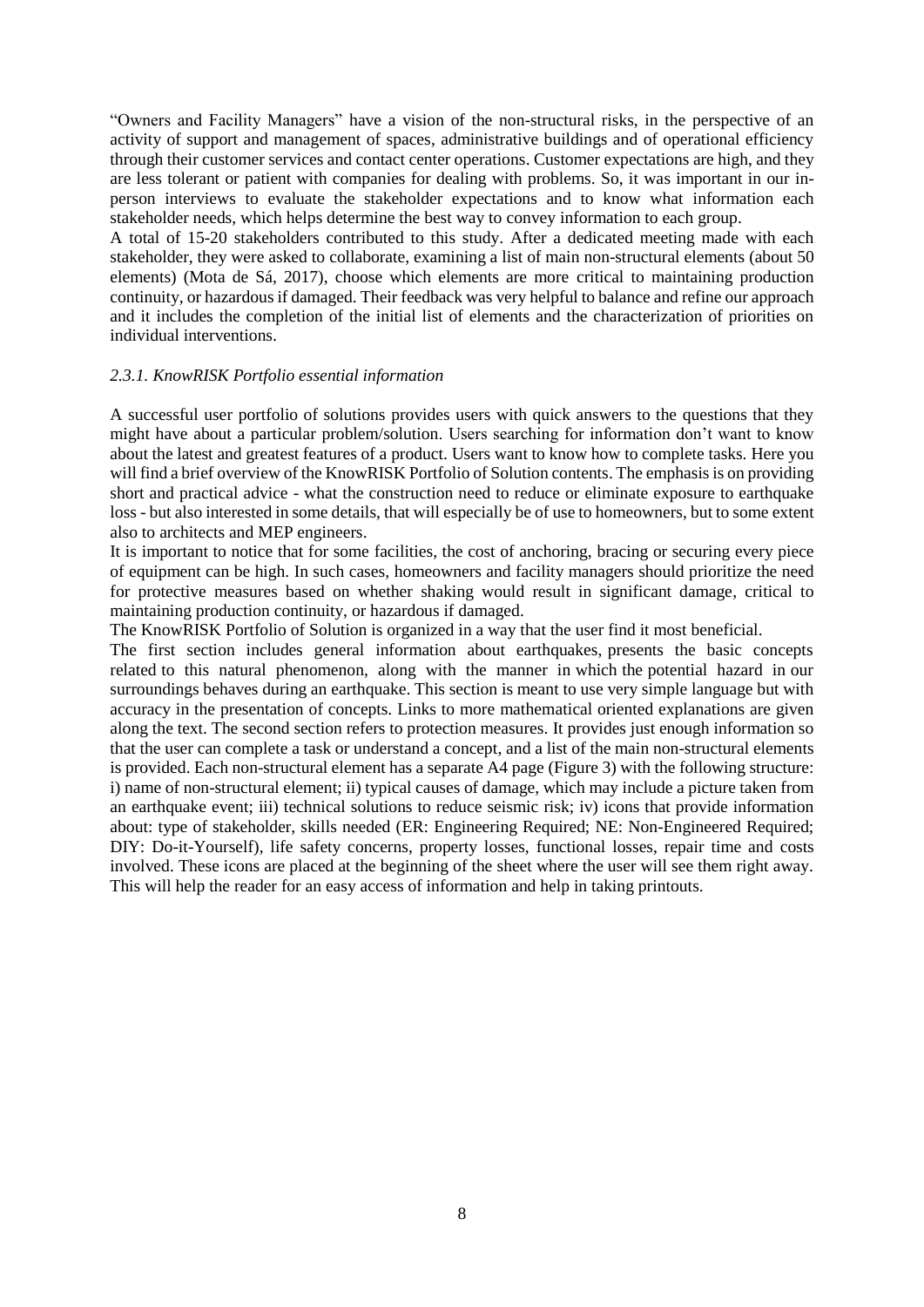2. Hazardous materials storage such as chemicals (labs, pharmacies, schools)

| stakeholder         | Life safety | Property loss       | Functional loss |
|---------------------|-------------|---------------------|-----------------|
|                     |             | N N                 | an an an        |
| Solution/ Expertise | Repair time | Costs of strengthen |                 |
|                     |             | €                   |                 |

#### **Typical causes of damages**

Unsecured or improperly stored hazardous materials resulting in a release may close businesses located in an otherwise undamaged building. It poses health and safety risks to students, school employees and the environment.

#### Recommended methods

Secure furniture to walls using L-brackets.

Chemical storage shelving must have shelf lips or other restraining devices (e.g. lip, wire or bungee cord along edge) or front panel plates and vertical spacers installed to prevent chemicals from falling

Seismic netting holds small, light-weight items.

To prevent accidental mixing of chemicals, incompatible materials must be segregated properly. Relocate heavy items or volatile chemicals to floor mounted cabinets.



Figure 3: KnowRISK Portfolio snapshot. Available at https://knowriskproject.com/portfolio/

### *2.4 KnowRISK Video Awareness Campaign: "Move, Protect & Secure"*

A series of earthquake simulations were performed in a 3D shake table at LNEC – Laboratório Nacional de Engenharia Civil, in Lisbon (Candeias et al, 2017). The simulations were performed in a full scale bedroom and used signal data collected from real earthquakes that took place in Iceland.

The tests were recorded on camera, and the footage was used for a video awareness campaign aimed at to improve knowledge and behavior related to non-structural risks and to motivate preparedness actions.

Most shake table tests available to the public in film have an obvious appearance of a staged set, building distance between the viewer's own reality and that of scientific testing. To portrait a reality recognizable by anyone as their own accommodation and housing, a typical teenage-bedroom was recreated in detail, filled with objects serving both as potential falling elements and as metaphors for the typical stages of anyone's lifetime of dreams, hopes and responsibilities.

### *2.4.1 Move, Protect & Secure – teasers spots*

The video format was taken advantage of, as an effective medium for easy sharing and viral spreading, fitting to an awareness campaign.

The campaign is composed by a main short length film, accompanied by four teaser-spots.

The main focus of the message in the campaign is to acknowledge seismic risk and that just by taking simple and inexpensive measures you can reduce non-structural damages.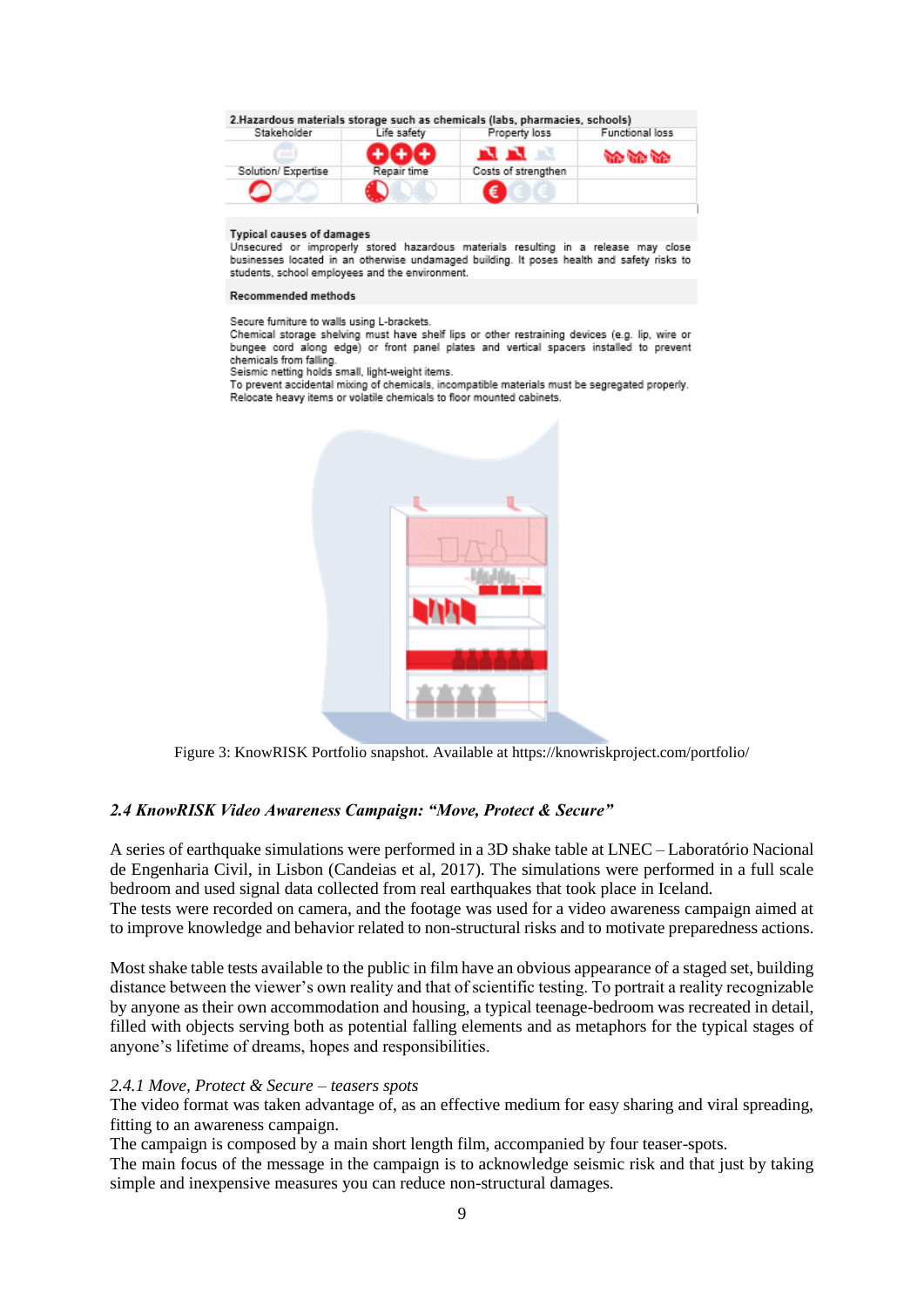The teasers try to convey this message to the slogan "Move, Protect & Secure", making it easy to remember and share (Figure 4). The spots length is around 30-40 seconds, fitting into the short span attention of passive viewers, increasing the chances to reach a broad audience, and capture the interest to view the main film.

The "Move, Protect & Secure" motto, is based on 3 of the main steps defined in the Practical Guide, those that require the least effort and cost. The steps are a direct echo of what was captured in film during the shake tests, the comparison of consequent damages in furniture during an earthquake, when retrofitted and non-retrofitted. One of the spots presents the full range of the three protective measures, and the other three present them in separate. The messages are in Portuguese and were translated into the two official languages of the project: English and Italian.

These four-videos were placed on several online platforms and partner websites (schools, key government officials and business leaders).



Figure 4: "Move, Protect & Secure" video screenshot (https://www.youtube.com/channel/UCQng71zMIJE0PeVHP9ktWIQ/videos)

# *2.4.2 Move, Protect & Secure – General*

A short length documentary (15 min) was produced and focuses on the need of reducing disaster risks. It presents the scientific and educational aspects of the shake table experiences, through interviews with KnowRISK experts who are familiar with the subject, as they explain the importance to reduce seismic risk through non-structural elements, expand about the test findings, and give details about the advised protective materials, where to find them and the importance of regular checking. The testimonies are interweaved with behind the scenes images documenting the whole process of the filmmaking.

To refine and finalize the intervention, it could be interesting to test the videos campaign effectiveness.

### **3. DISCUSSION AND CONCLUSIONS**

KnowRISK project is always looking at different ways to significantly increase resiliency of communities. All the tools described in this paper (Practical Guide, Students Short Guide, Portfolio of Solutions and Videos) had been used during KnowRISK interventions (interactive discussion groups or teaching) and appeared to be promising methods to increase knowledge and risk communication among various stakeholders. We should emphasize the importance of the Practical Guide and the Students Short Guide, which are already finalized products, for their impact in society and the remarkable way they were received by many stakeholders. The other products (Portfolio of Solutions and part of Videos) are still under preparation and we cannot tell which will be their impact, even though many stakeholders are placing great expectations on them. They are all products that answer to needs of having clear